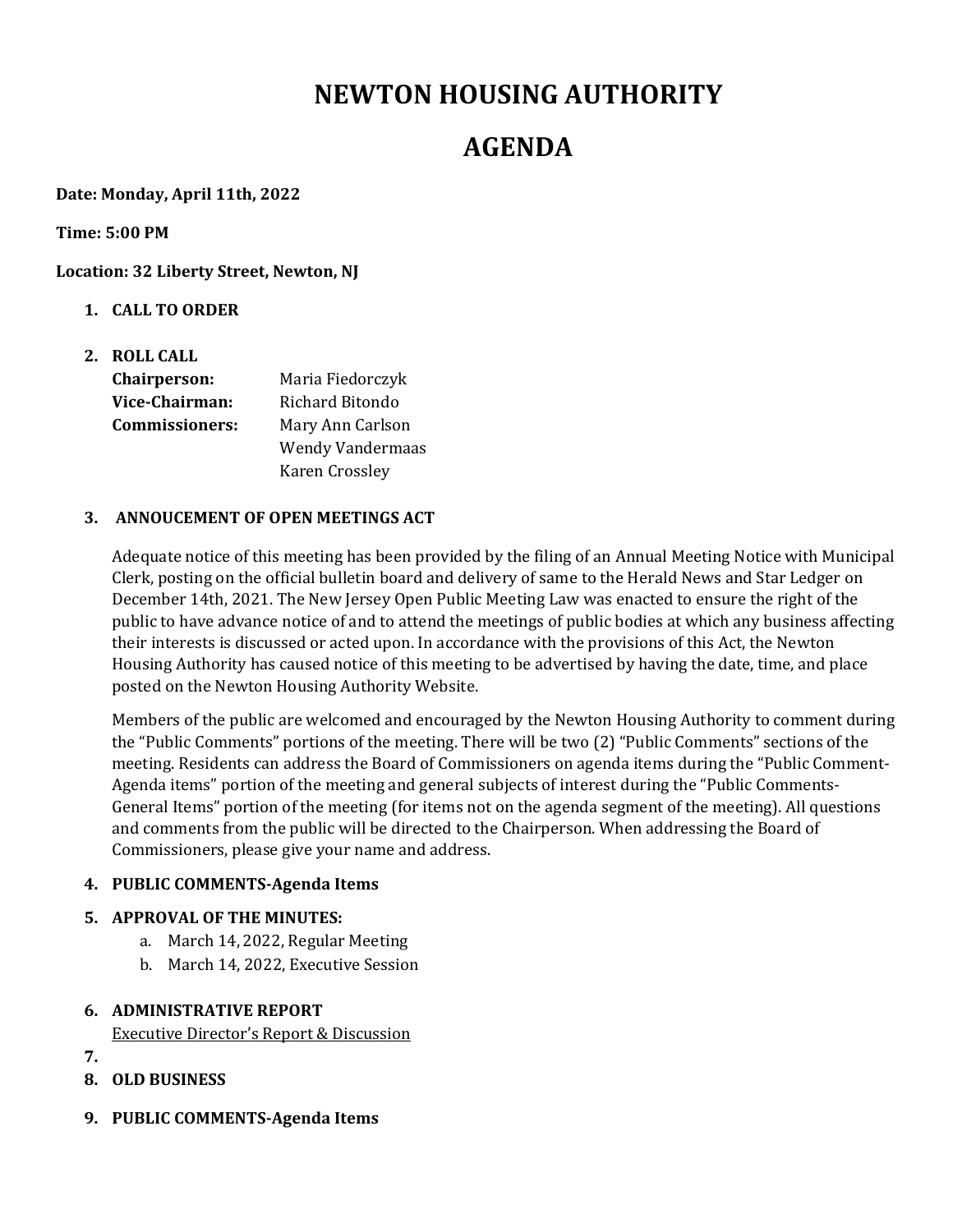#### **10. NEW BUSINESS**

#### **11. RESOLUTIONS**

#### **RESOLUTION #2022‐13, Approval of Bill List for the April 2022 Meeting**

**WHEREAS**, while administering the operations of the Newton Housing Authority expenses are incurred; and

**WHEREAS,** it is necessary to pay invoices monthly after being presented to the Board of Commissioners;

**NOW THEREFORE, BE IT RESOLVED** by the Board of Commissioners of the Newton Housing Authority as follows:

1. That the attached list of bills for April 2022 meeting in the amount of \$54,124.56

be approved for payment.

2. That the proper officers of the Authority be authorized to pay all items on the list of invoices.

3. That this Resolution shall take effect immediately.

## **RESOLUTION #2022‐14, Approval of Contract for Plumbing Services**

**WHEREAS**, the Newton Housing Authority has a need for various HVAC and plumbing repairs at Liberty Towers, 32 Liberty Street, Newton, New Jersey; and

**WHEREAS**, the Housing Authority's Procurement Policy requires that the Authority solicit bids & proposals for all goods & services; and

**WHEREAS**, the Housing Authority issued a formal Request for Bids that was duly published in the official newspaper of general circulation; and

**WHEREAS**, the Housing Authority received two (2) bids, on 4/6/22, in response to its duly published Request for Bids; and

**WHEREAS**, the Executive Director has reviewed the bids and has determined that the contract should be awarded to the lowest responsible bidder; NOW THEREFORE

**BE IT RESOLVED** by the Board of Commissioners of the Newton Housing Authority that a contract for masonry repairs be hereby awarded to the lowest responsible bidder:

TGM Services 405 Warren Street PO Box 687 Hackettstown, NJ 07840

In the amounts of: HVAC/Plumber \$96.00 Helper \$76.00

**BE IT FURTHER RESOLVED** that the Executive Director is authorized to execute all documents necessary to effectuate this contract.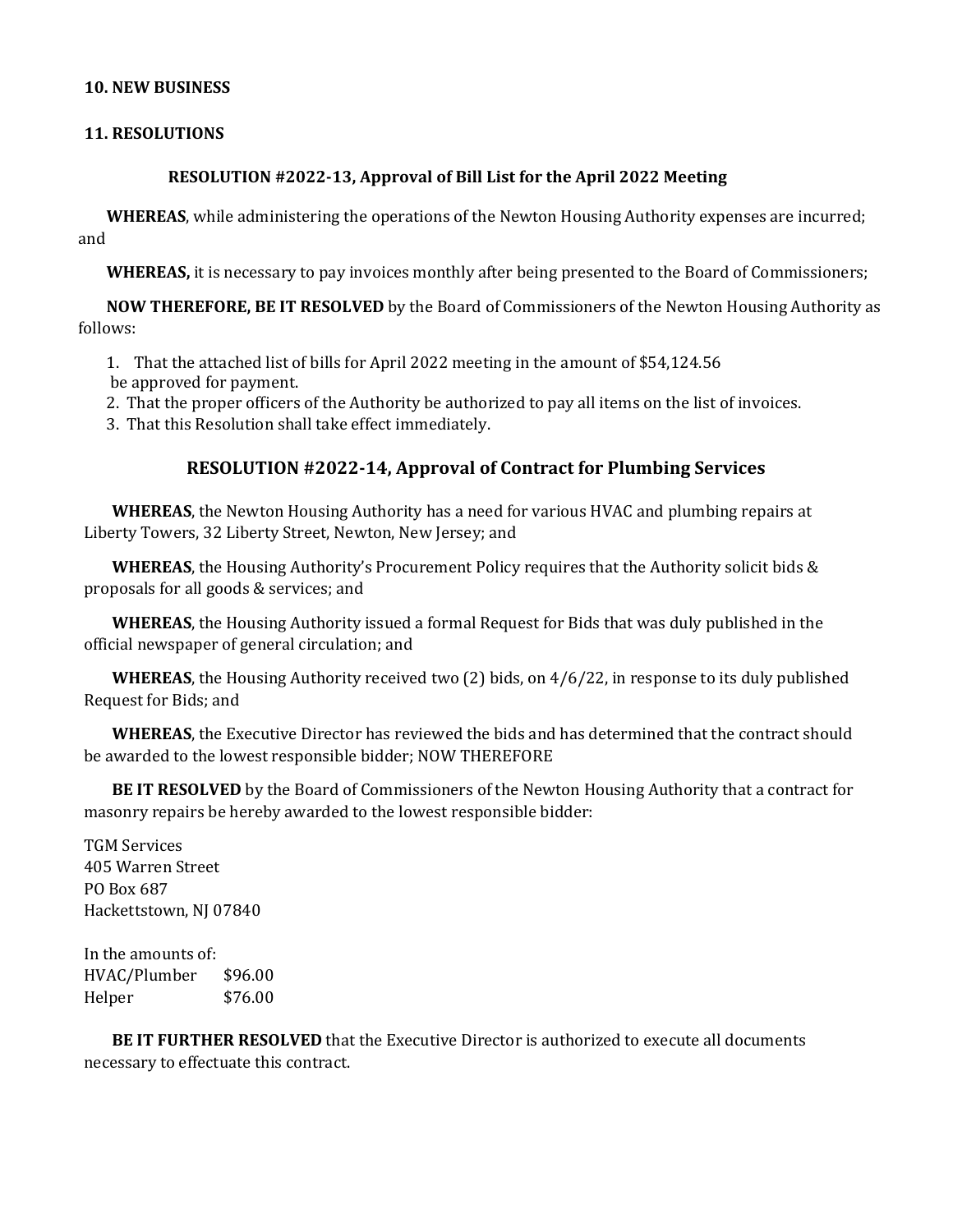# **RESOLUTION #2022‐15, Approval of Executive Director/Management Services**

**WHEREAS**, the Newton Housing Authority has a need for Executive Director/Management Services to comply with state law and maintain/manage Liberty Towers, 32 Liberty Street, Newton, New Jersey; and

**WHEREAS,** the Housing Authority's Procurement Policy requires that the Authority solicit bids & proposals for all goods & services; and

**WHEREAS**, the Housing Authority issued a formal Request for Proposals that was duly published in the official newspaper of general circulation; and

**WHEREAS**, the Housing Authority received one (1) proposal, on 3/30/22, in response to its duly published Request for Proposals; and

**WHEREAS**, the Chairperson has reviewed the proposal and has determined that the contract should be awarded to Execu-Tech, Inc; NOW THEREFORE

**BE IT RESOLVED** by the Board of Commissioners of the Newton Housing Authority that a contract for Executive Director/Management Services be hereby awarded to the lowest responsible bidder:

Execu-Tech, Inc

20 Marin Lane

Manahawkin, New Jersey

In the amount of \$228,540.00

**BE IT FURTHER RESOLVED** that the Chairperson is authorized to execute all documents necessary to effectuate this contract.

## **RESOLUTION #2022‐16, Approval of Contract for Custodial Services**

**WHEREAS**, the Newton Housing Authority has a need for custodial services to clean and maintain Liberty Towers, 32 Liberty Street, Newton, New Jersey; and

**WHEREAS,** the Housing Authority's Procurement Policy requires that the Authority solicit bids & proposals for all goods & services; and

**WHEREAS**, the Housing Authority issued a formal Request for Bids that was duly published in the official newspaper of general circulation; and

**WHEREAS**, the Housing Authority received three (3) bids, on 3/16/22, in response to its duly published Request for Bids; and

**WHEREAS**, the Executive Director has reviewed the bids and has determined that the contract should be awarded to lowest responsible bidder; NOW THEREFORE

**BE IT RESOLVED** by the Board of Commissioners of the Newton Housing Authority that a contract for Custodial Services be hereby awarded to the lowest responsible bidder:

Vanguard Cleaning Systems 115 Rt. 46 West, Suite A-8 Mountain Lakes, New Jersey 07046